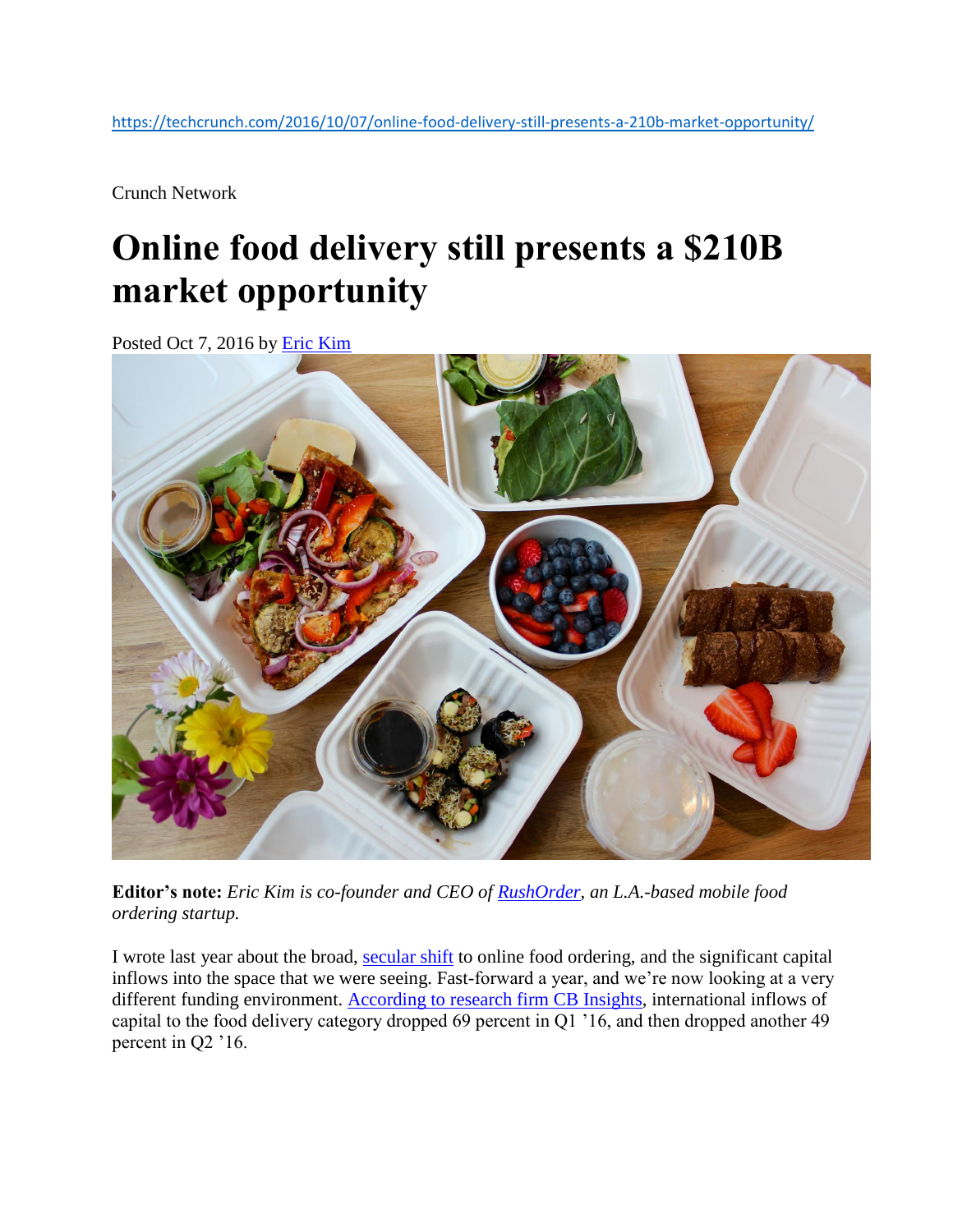

Q1 14 to Q2 16 Int'l Capital Inflows in Food Delivery Sector

Source: CB Insights

While the tide has definitely turned from a financing perspective, the market opportunity presented by online food delivery still remains as large as ever. In fact, in an updated industry report from June of this year, Morgan Stanley Research points to a core addressable restaurant spend of \$210 billion, of which online food delivery comprises only \$10 billion — less than 5 percent (*Morgan Stanley Research: Restaurants and U.S. Internet*). This amounts to only "1/2 the penetration of e-commerce and  $1/8<sup>th</sup>$  of online travel." By those metrics, online food delivery is unequivocally "still in its nascency."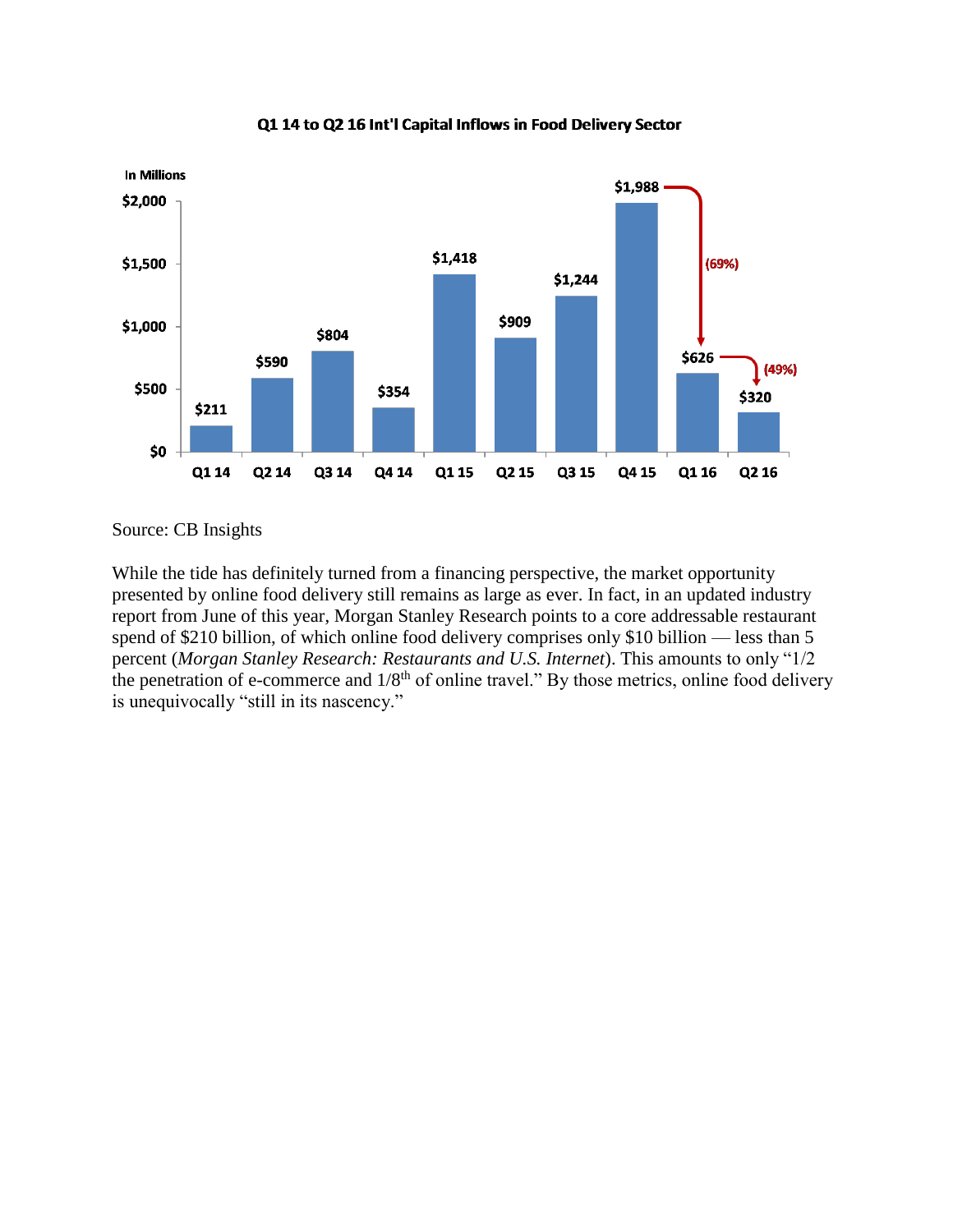## **Online Penetration**



Source: Public Company Filings, AlphaWise, PhocusWright, U.S. Census Bureau, ComScore, Forrester, Euromonitor, Morgan Stanley and Wall Street Research Reports

A statistic that is less often discussed is that an estimated 60 percent of this \$210 billion addressable market is attributed to *[pizza](http://www.morganstanley.com/ideas/pizza-paradigm-for-online-food-delivery)*. While this may be an interesting data point on its own, an AlphaWise survey conducted in April of this year points to the fact that consumers want more than just pizza as a delivery option.

In their survey of more than 5,000 American consumers, nearly two-thirds of the respondents placed take-out orders from restaurants during the prior six months; take-out orders which could have easily been delivery orders had delivery been available for options other than pizza. The survey went on to further show that these increasing levels of demand were consistent "across urban, suburban and rural markets" (*Morgan Stanley Research: Restaurants and U.S. Internet; AlphaWise April 2016 Survey*).

And as online food delivery services continue to rapidly expand, more and more previously undeliverable restaurants are now becoming easily accessible for delivery. What all this means is that the \$126 billion piece of the pie that was historically the domain of *pizza* is now quickly becoming up for grabs.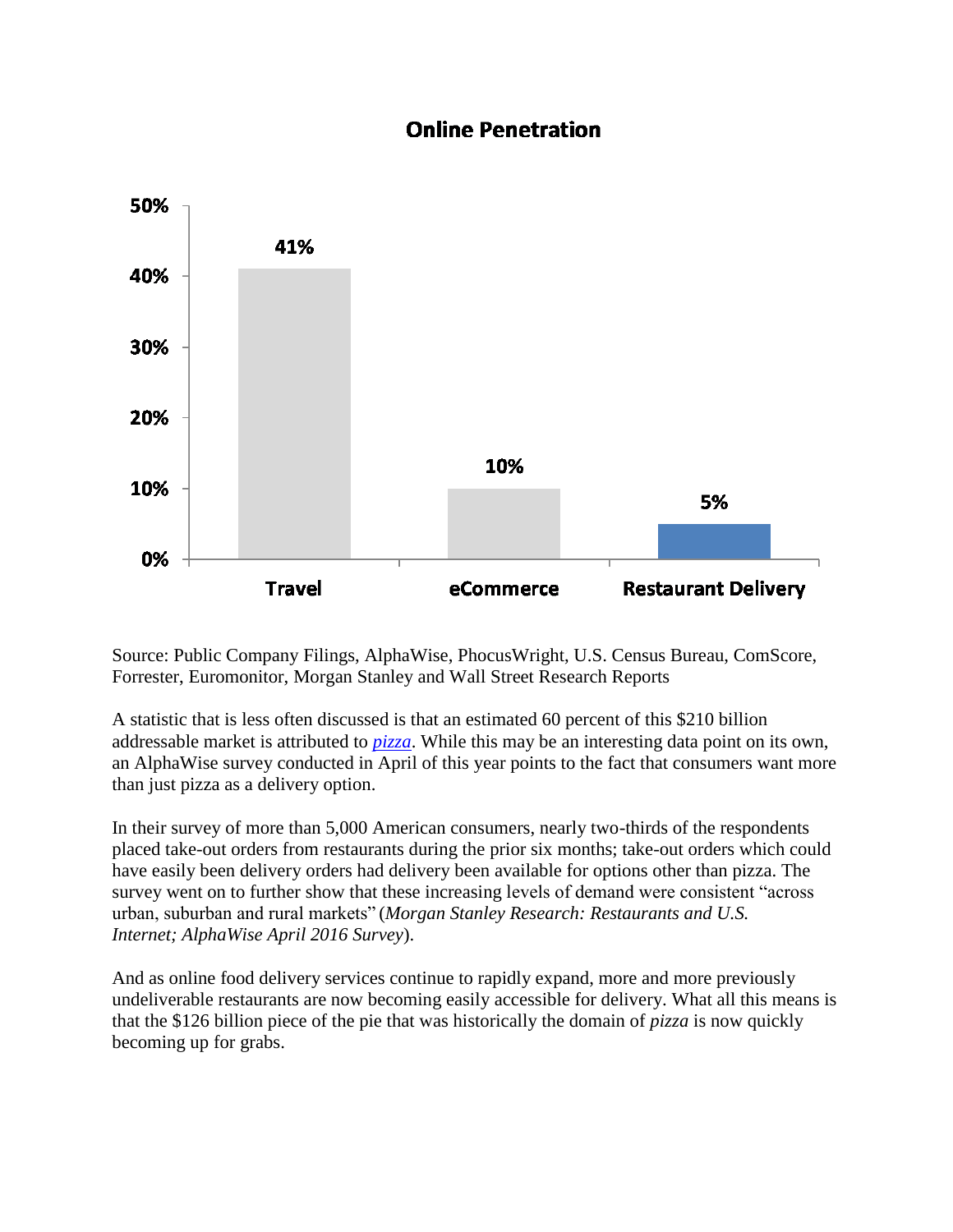## \$210BN Core Addressable Restaurant Spend



Source: Morgan Stanley, AlphaWise

Let's not forget that this considerable \$210 billion market opportunity is not a static figure. If consumers as a whole begin spending less time dining out at restaurants, and more time ordering in, the entire pie expands. In fact, The NPD Group, a market research firm, is [forecasting](http://restaurant-hospitality.com/consumer-trends/report-delivery-shows-double-digit-growth) that off-premise food service will outpace overall restaurant industry traffic growth over the next decade.

If we look at the restaurant industry broadly, which makes up a \$490 billion market, the food [delivery](https://www.sec.gov/Archives/edgar/data/1594109/000156459016023270/grub-10q_20160630.htm) opportunity equates to just 43 percent. Looking at it from this angle, more than half of this market technically remains open to be pursued, where even a single percentage expands [the](https://www.sec.gov/Archives/edgar/data/1594109/000156459016013426/grub-10k_20151231.htm)  [delivery market](https://www.sec.gov/Archives/edgar/data/1594109/000156459016013426/grub-10k_20151231.htm) opportunity by nearly \$5 billion (*Wall Street Research Reports)*.